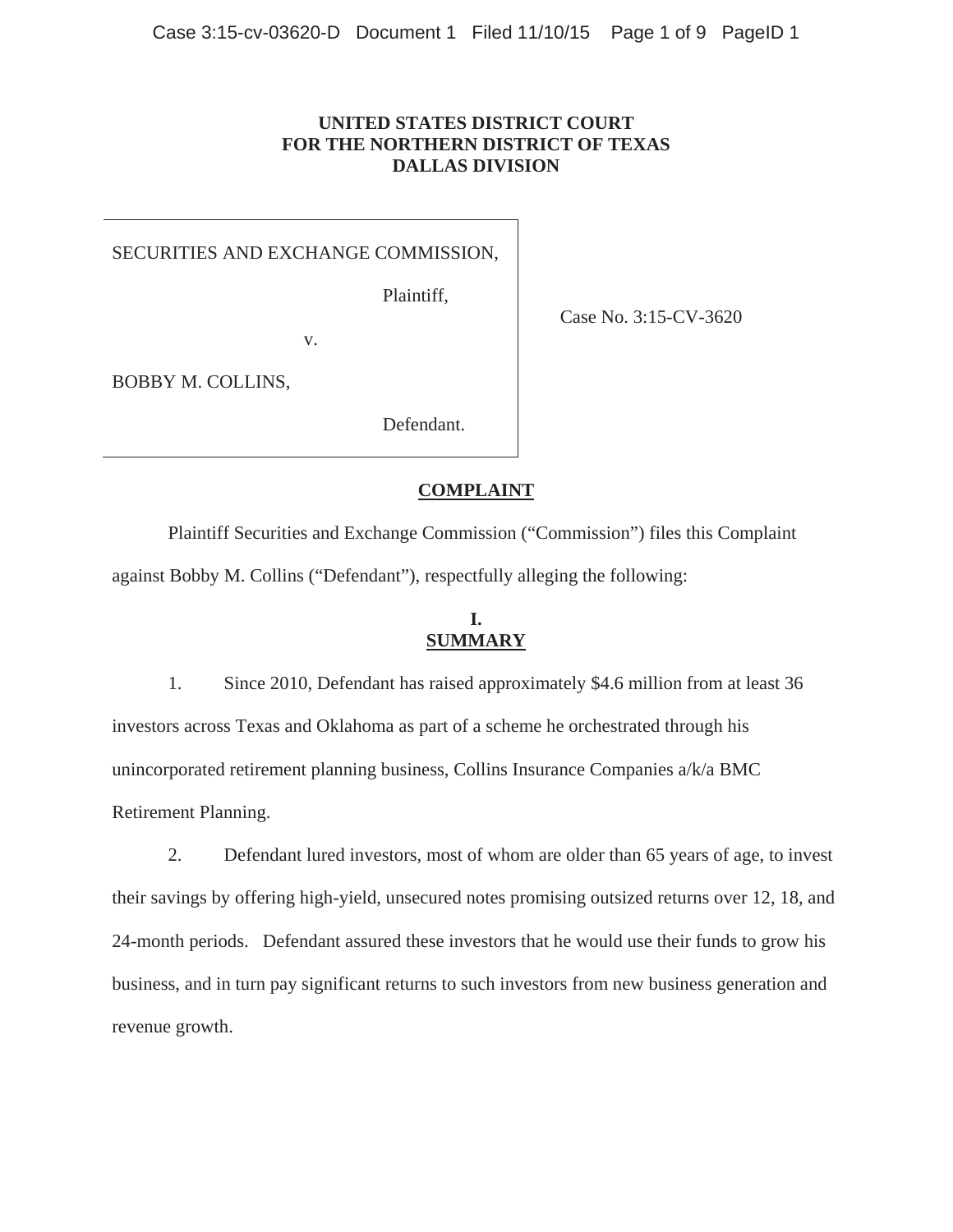#### Case 3:15-cv-03620-D Document 1 Filed 11/10/15 Page 2 of 9 PageID 2

3. Defendant's promises were false. He rarely used investor funds to expand his business, spending less than 2% of investors' funds for this purpose. Instead, he used investor funds on a number of personal expenditures, including mortgage and luxury car payments, and to make payments to earlier investors.

4. By committing the acts described in this Complaint, the Defendant committed fraud by knowingly or recklessly employing a scheme to defraud and engaging in acts and practices that operated as a fraud or deceit upon investors. Accordingly, the Commission brings this civil enforcement action against Defendant seeking a permanent injunction, disgorgement plus prejudgment interest thereon, and civil penalties for violations of Sections 5(a), 5(c) and 17(a) of the Securities Act of 1933 ("Securities Act") [15 U.S.C. §§77e(a), 77e(c), 77q(a)] and Section 10(b) of the Securities Exchange Act of 1934 ("Exchange Act") [15 U.S.C. §78j(b)] and Rule 10b-5 thereunder [17 C.F.R. §240.10b-5].

## **II**. **JURISDICTION AND VENUE**

5. Defendant offered and sold promissory notes with maturities longer than nine months, which constitute securities under Section 2(a)(1) of the Securities Act [15 U.S.C.  $\S77b(a)(1)$ ] and Section 3(a)(10) of the Exchange Act [15 U.S.C.  $\S78c(a)(10)$ ].

6. The Commission brings this action under Section 20(b) of the Securities Act [15 U.S.C. §77t(b)] and Section 21(d) of the Exchange Act [15 U.S.C. §78u(d)]. The Commission seeks the imposition of civil penalties pursuant to Section 20(d)(2)(c) of the Securities Act [15] U.S.C.  $\S 77t(d)$ ] and Section 21(d)(3)(B)(iii) of the Exchange Act [15 U.S.C.  $\S 78u(d)$ ].

7. This Court has jurisdiction over this action under Sections 20(b) and 22(a) of the Securities Act [15 U.S.C. §§77t(b) and 77y(a)] and Sections 21 and 27 of the Exchange Act [15] U.S.C. §§ 78u and 78aa] because Defendant directly or indirectly made use of the means or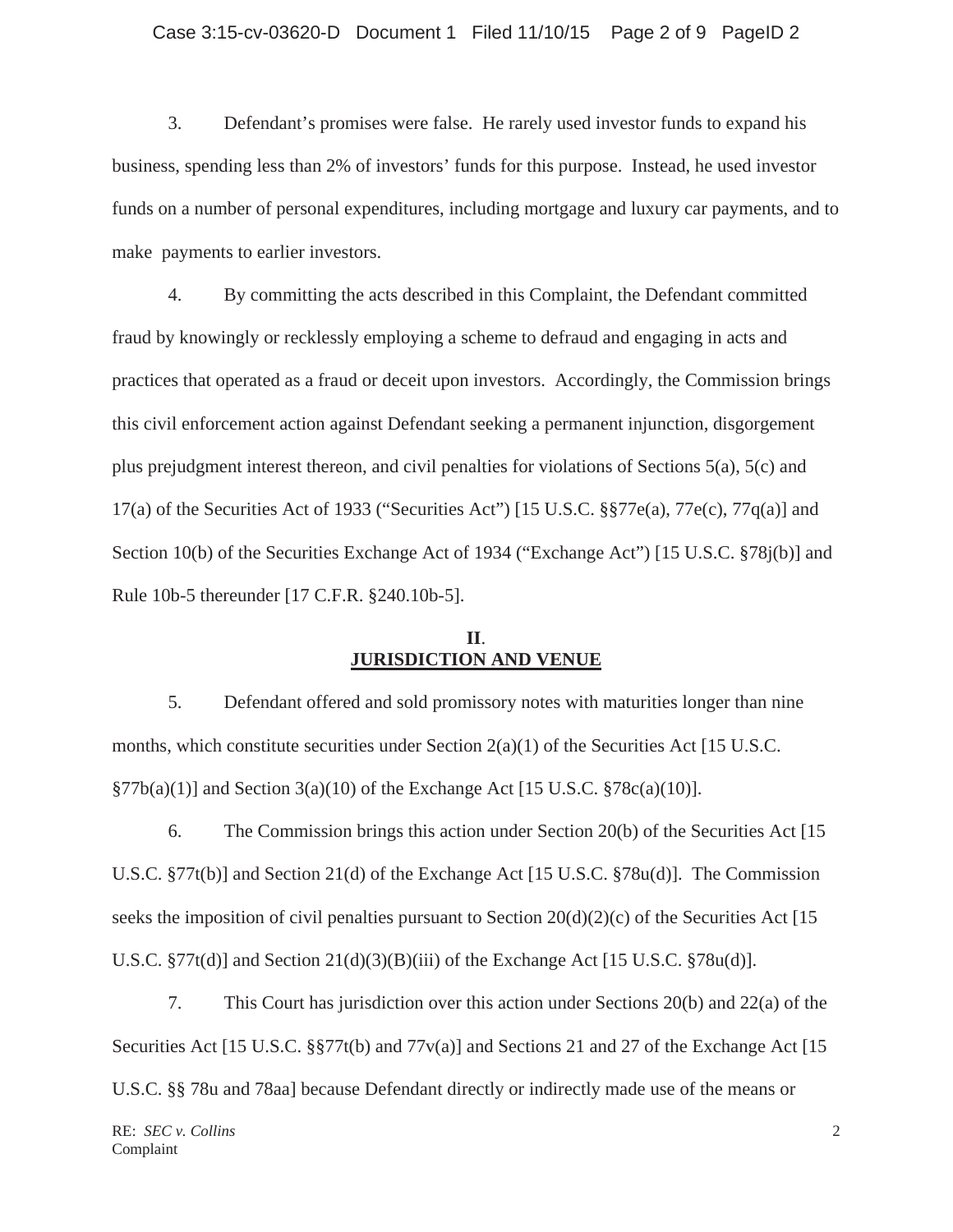instrumentalities of commerce and/or the mails in connection with the transactions described herein.

8. Venue is proper under Section 22(a) of the Securities Act [15 U.S.C. § 77v(a)] and Section 27 of the Exchange Act [15 U.S.C. §77aa], because certain of Defendant's acts, practices, transactions, and courses of business alleged herein occurred within this judicial district and division. Defendants' clients reside in various divisions of the Northern District of Texas, as well as in Oklahoma.

## **III. DEFENDANT**

9. Collins, age 56, is a resident of Wichita Falls, Texas. He is licensed as an insurance agent in Texas and Oklahoma. From 1999 until January 2015, Collins operated a retirement planning business as Collins Insurance Companies, a sole proprietorship in Iowa Park, Texas. In January 2015, Defendant modified the name of his sole proprietorship to BMC Retirement Planning.

# **IV. STATEMENT OF FACTS**

10. Defendant offers and sells various retirement planning products through his unincorporated insurance business. Defendant's website and local newspaper ads market his expertise as "helping retirees and those transitioning into retirement reduce tax burdens and increase income," a service he purportedly accomplishes through the sale of products such as fixed index annuities and Medicare supplements.

11. But for at least the last five years, Defendant's primary source of "revenue" was the sale of unsecured high-yield notes. Defendant offered these notes as part of a continuous offering that was not registered with the Commission.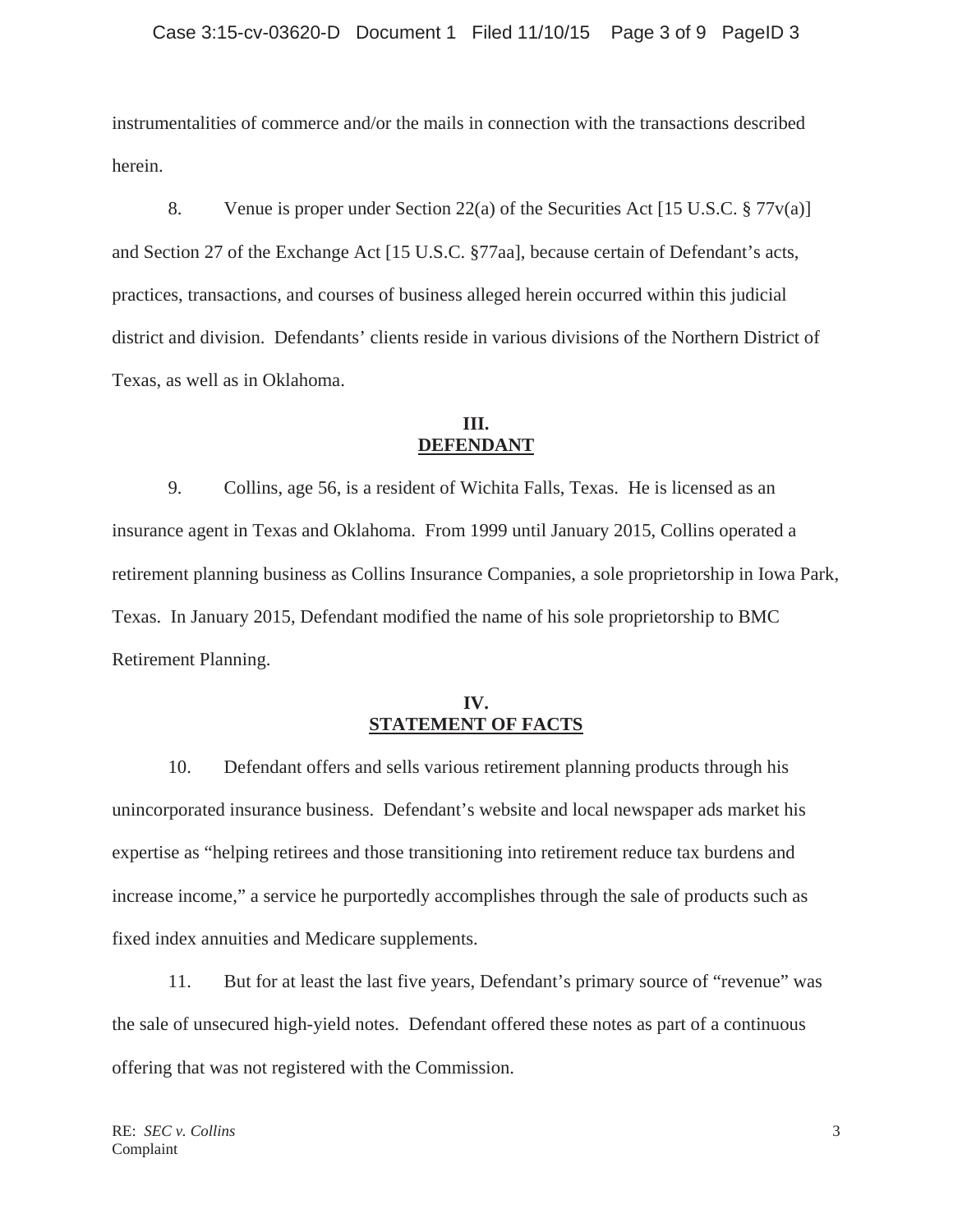#### Case 3:15-cv-03620-D Document 1 Filed 11/10/15 Page 4 of 9 PageID 4

12. Defendant typically relied upon his existing retirement planning customers as his high-yield note investor base. However, Defendant also enlisted the assistance of a broker in Oklahoma to find additional investors. In exchange for over \$100,000 in referral fees paid to the Oklahoma broker, Defendant secured at least three new investors, providing Defendant with hundreds of thousands of dollars in additional investor funds.

13. When they invested, investors signed a one-page agreement entitled "BMC Retirement Planning Payment Contracts." This agreement contained little more than the date, amount invested and amount owed. In conjunction with the investment, Defendant represented to these investors that he would use their funds to grow his business, such as purchasing advertising and client lead sheets. In exchange, he promised investors outsized returns, typically 25% over a 12, 18, or 24-month term. Defendant represented to investors that he would pay these returns from increased revenues generated by his business expansion. Based on these promises, Defendant raised more than \$4.6 million from at least 36 investors.

14. Defendant did not provide investors any documentation to support his claimed business plan, nor did he take any steps to confirm the investors' sophistication or accreditation. Most of the individuals who ultimately invested with the Defendant were not financially sophisticated and at least some were not accredited.

15. Given that Defendant managed every aspect of the promissory note offering, he knew, or acted with severe recklessness in not knowing, that investor funds would not be used for the purpose he claimed. From January 1, 2010 through May 2015, Defendant spent less than \$70,000 – or less than 2% - of the millions of dollars he raised on business generation expenses. In fact, Defendant spent tens of thousands of dollars more on referral fees to recruit additional investors than he spent on growing business, the linchpin of his promise to investors.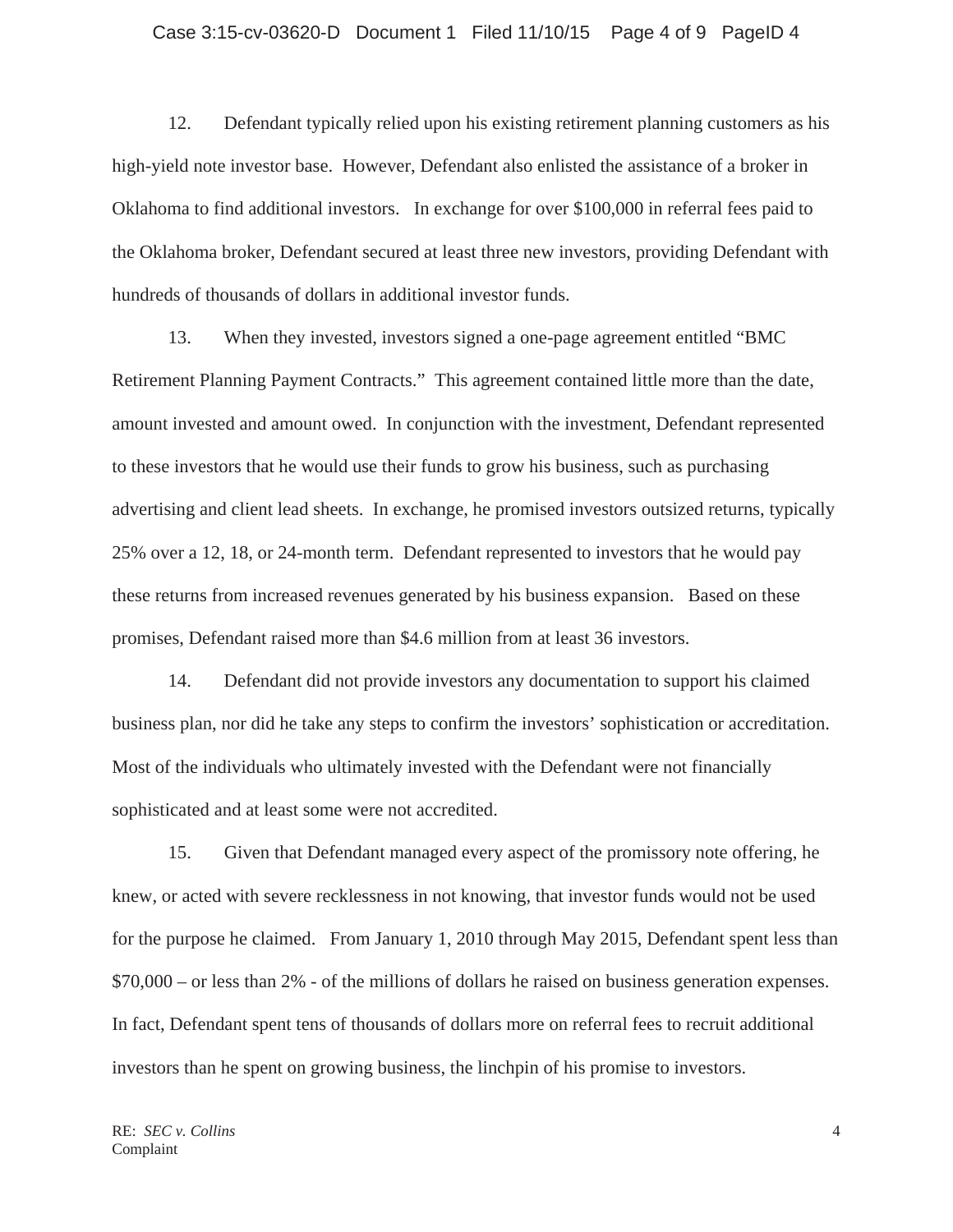#### Case 3:15-cv-03620-D Document 1 Filed 11/10/15 Page 5 of 9 PageID 5

16. Defendant used the majority of investors' funds – approximately \$4.0 million – to pay purported returns to earlier investors out of fund from later investors. Such payments ensured Defendant was able to perpetuate the scheme for years.

17. Additionally, Defendant used the bulk of the remaining investors' funds for his own personal benefit, including: (1) over \$100,000 in luxury car payments; (2) over \$100,000 in cash withdrawals; (3) over \$150,000 of dollars on personal retail expenses; and (4) over \$200,000 in credit card and loan payments.

18. In early 2015, new client funds failed to keep pace with the amounts owed to earlier investors and the scheme started to fall apart. To buy more time, Defendant solicited a close friend for two loans totaling \$483,521 for the express purpose of repaying earlier investors.

19. Without disclosing his financial difficulties, his inability to repay earlier investors or the true intended purpose for the funds, Defendant continued to solicit and receive more investor funds. He raised approximately \$385,000 in new investments in 2015, again for the ostensible purpose of building up his insurance business. Once again, only a very small amount of the new investor funds (about \$12,000) went to this purpose and he continued to use investor funds to make payments to earlier investors and for own his personal expenditures.

### **V. CLAIMS FOR RELIEF**

## **FIRST CLAIM Violations of Section 17(a) of the Securities Act**

20. The Commission repeats and re-alleges Paragraphs 1 through 19 of the Complaint as if fully set forth herein.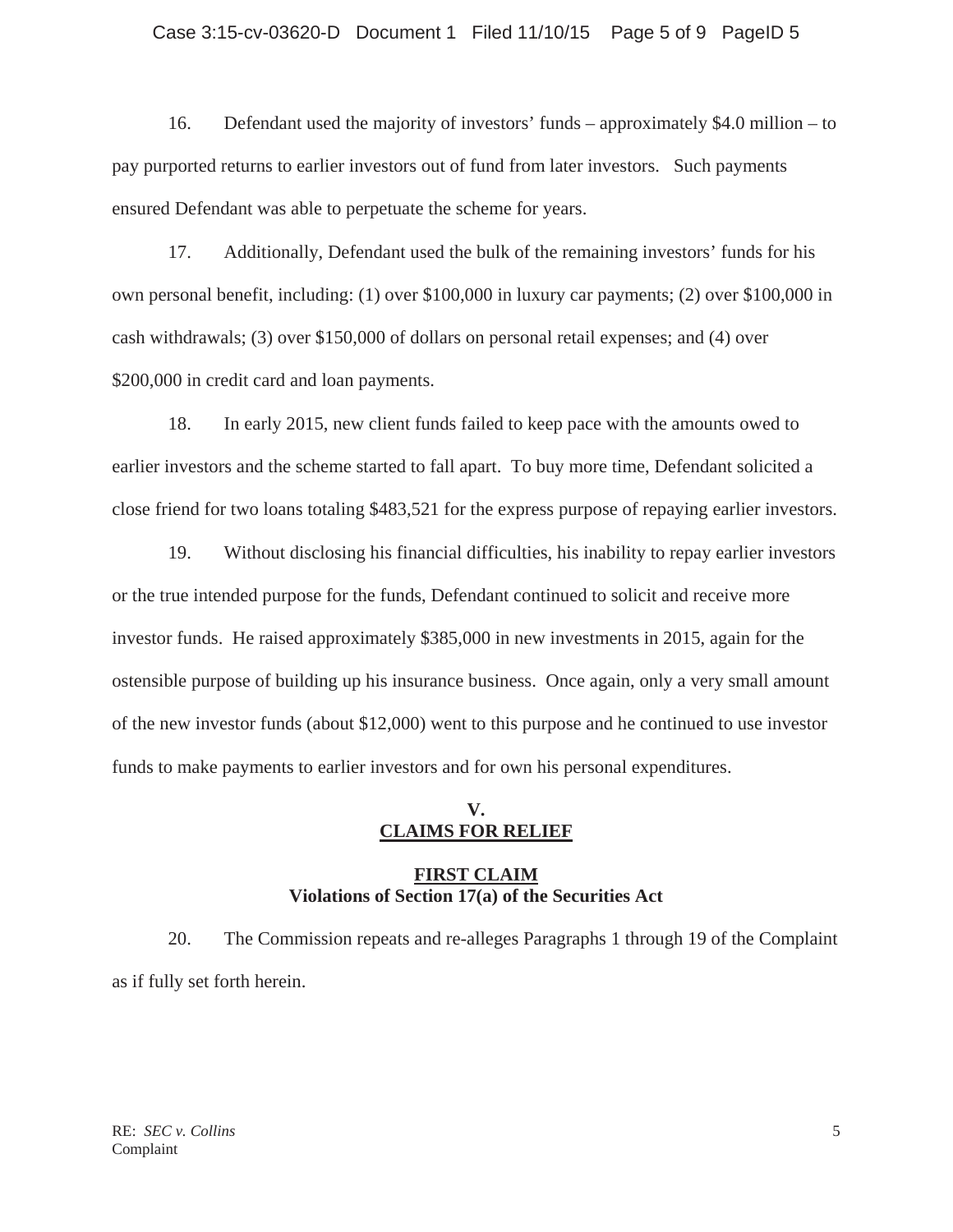21. By engaging in the conduct described herein, Defendant directly or indirectly, in the offer or sale of securities and by use of the means and instrumentalities of interstate commerce or of the mails, or any facility of a national securities exchange, has:

- a) employed devices, schemes or artifices to defraud; or
- b) obtained money or property by means of untrue statements of material fact or omissions to state material facts necessary in order to make the statements made in light of the circumstances under which they were made, not misleading; or
- c) engaged in transactions, practices or courses of business which operated or would operate as a fraud or deceit upon purchasers of securities.

22. With regard to his violations of Section  $17(a)(1)$  of the Securities Act, Defendant acted intentionally, knowingly or with severe recklessness with respect to the truth. With regard to his violations of Sections  $17(a)(2)$  and  $17(a)(3)$  of the Securities Act, Defendant acted at least negligently.

23. By engaging in this conduct, Defendant violated, and unless enjoined will continue to violate, Section 17(a) of the Securities Act [15 U.S.C. § 77q(a)].

# **SECOND CLAIM Violation of Section 10(b) of the Exchange Act and Rule 10b-5 thereunder**

24. The Commission repeats and re-alleges Paragraphs 1 through 19 of the Complaint as if fully set forth herein.

25. By engaging in the conduct described herein, Defendant, directly and indirectly, with *scienter*, by use of the means or instrumentalities of interstate commerce, or of the mails, or of the facilities of a national securities exchange, in connection with the purchase or sale of securities, has:

a) employed devices, schemes or artifices to defraud;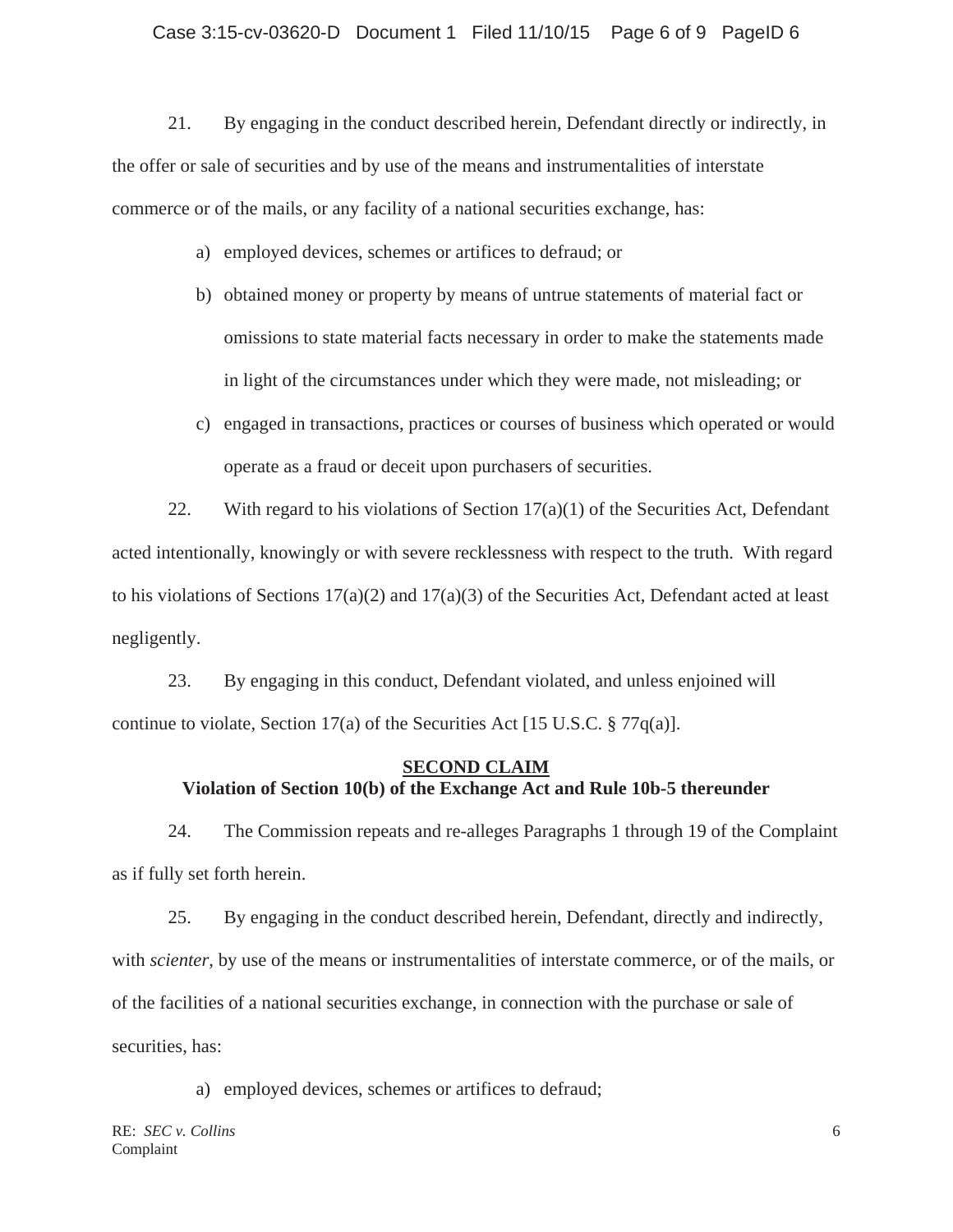- b) made untrue statements of material fact or omitted to state material facts necessary in order to make the statements made, in light of the circumstances under which they were made, not misleading; or
- c) engaged in acts, practices or courses of business which operated as a fraud or deceit upon the purchasers or sellers of securities.

26. Defendants engaged in this conduct intentionally, knowingly, or with severe recklessness with respect to the truth.

27. By engaging in this conduct, Defendant has violated and, unless enjoined, will continue to violate Exchange Act Section 10(b) [15 U.S.C. § 78j(b)] and Rule 10b-5 [17 C.F.R. § 240.10b-5].

# **THIRD CLAIM Violations of Section 5(a) and 5(c) of the Securities Act**

28. The Commission repeats and re-alleges Paragraphs 1 through 19 of the Complaint as if fully set forth herein.

29. By the conduct as alleged above, Defendant, directly or indirectly, (i) made use of the means or instruments of transportation or communication in interstate commerce or of the mails to sell, through the use or medium of a prospectus or otherwise, securities, when no registration statement was in effect with the Commission as to such securities; (ii) for the purpose of sale or delivery after sale, carried or caused to be carried through the mails or in interstate commerce , by any means or instructions of transportation, securities as to which no registration statement was in effect; or (iii) made use of any means or instruments of transportation or communication in interstate commerce or of the mails to offer to sell or offer to buy, through the use or medium of a prospectus or otherwise, such securities when no registration had been filed with the Commission as to such securities.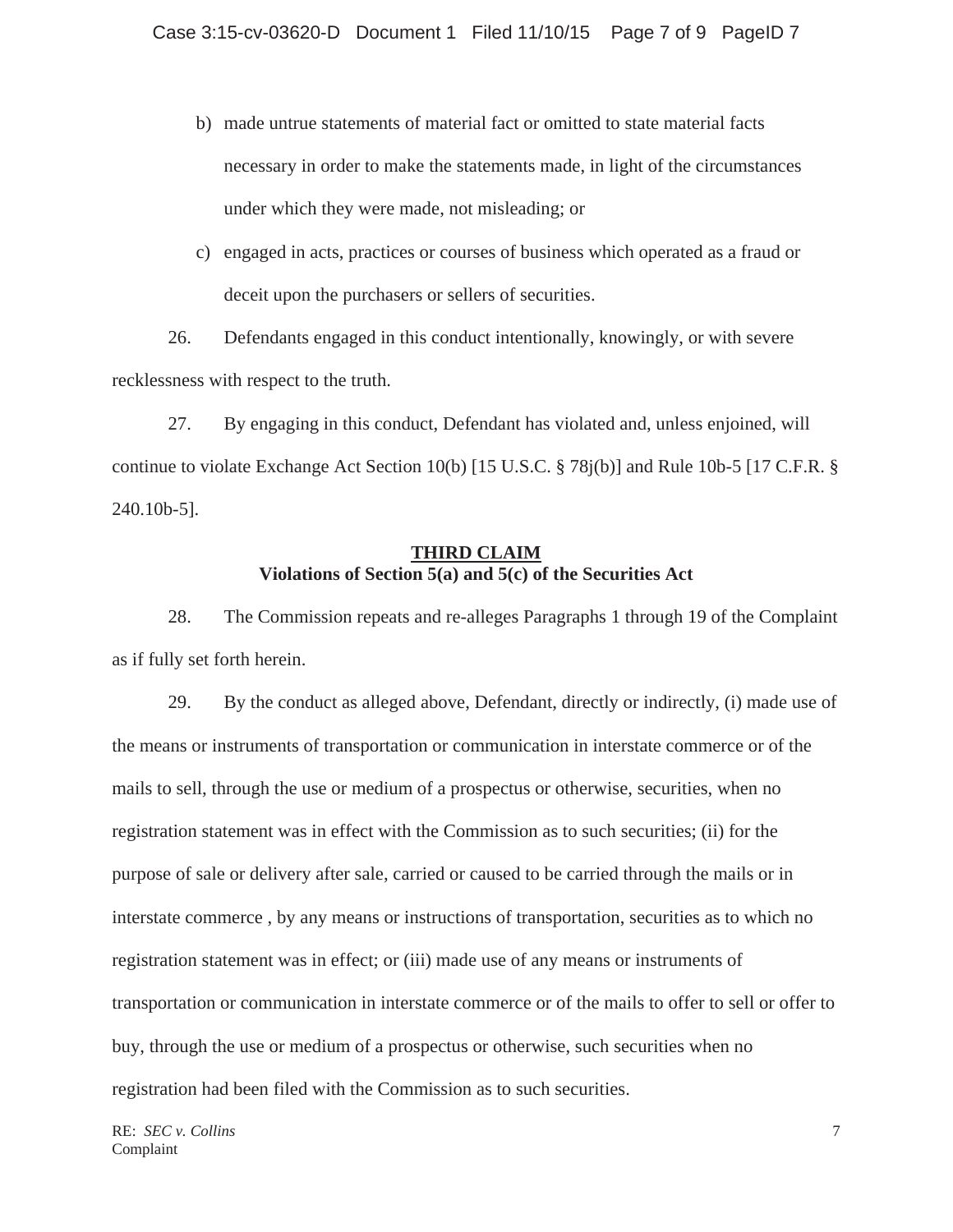### Case 3:15-cv-03620-D Document 1 Filed 11/10/15 Page 8 of 9 PageID 8

30. No valid registration statement was filed or was in effect with the Commission in connection with Defendants' offer or sale of securities.

31. By engaging in this conduct, Defendant violated and, unless enjoined, will continue to violate Sections 5(a) and 5(c) of the Securities Act [15 U.S.C. §§ 77e(a) and 77e(c)].

## **VI. RELIEF REQUESTED**

For these reasons, the Commission respectfully requests that the Court enter a judgment:

- a. Finding that the Defendant committed, and unless enjoined will continue to commit, the violations alleged in the First through Third Claims for Relief in this Complaint;
- b. Permanently enjoining Defendant, his agents, servants, employees, attorneys, and all persons in active concert or participation with him who receive actual notice of the injunction by personal service or otherwise, from violating Sections 5(a), 5(c) and 17(a) of Securities Act [15 U.S.C.  $\S$  $77e$ (a),  $77e$ (c),  $77q$ (a)] and Section 10(b) of the Exchange Act [15 U.S.C. §78j(b)] and Rule 10b-5 thereunder [17 C.F.R. §240.10b-5];
- c. Ordering Defendant to pay disgorgement representing all ill-gotten gains and/or unjust enrichment realized by him as a result of the conduct alleged in the Complaint, together with prejudgment interest;
- d. Ordering Defendant to pay an appropriate civil penalty pursuant to Section 20(d) of the Securities Act [15 U.S.C.  $\S 77t(d)$ ] and Section 21(d)(3) of the Exchange Act [15 U.S.C. § 78u(d)(3)];